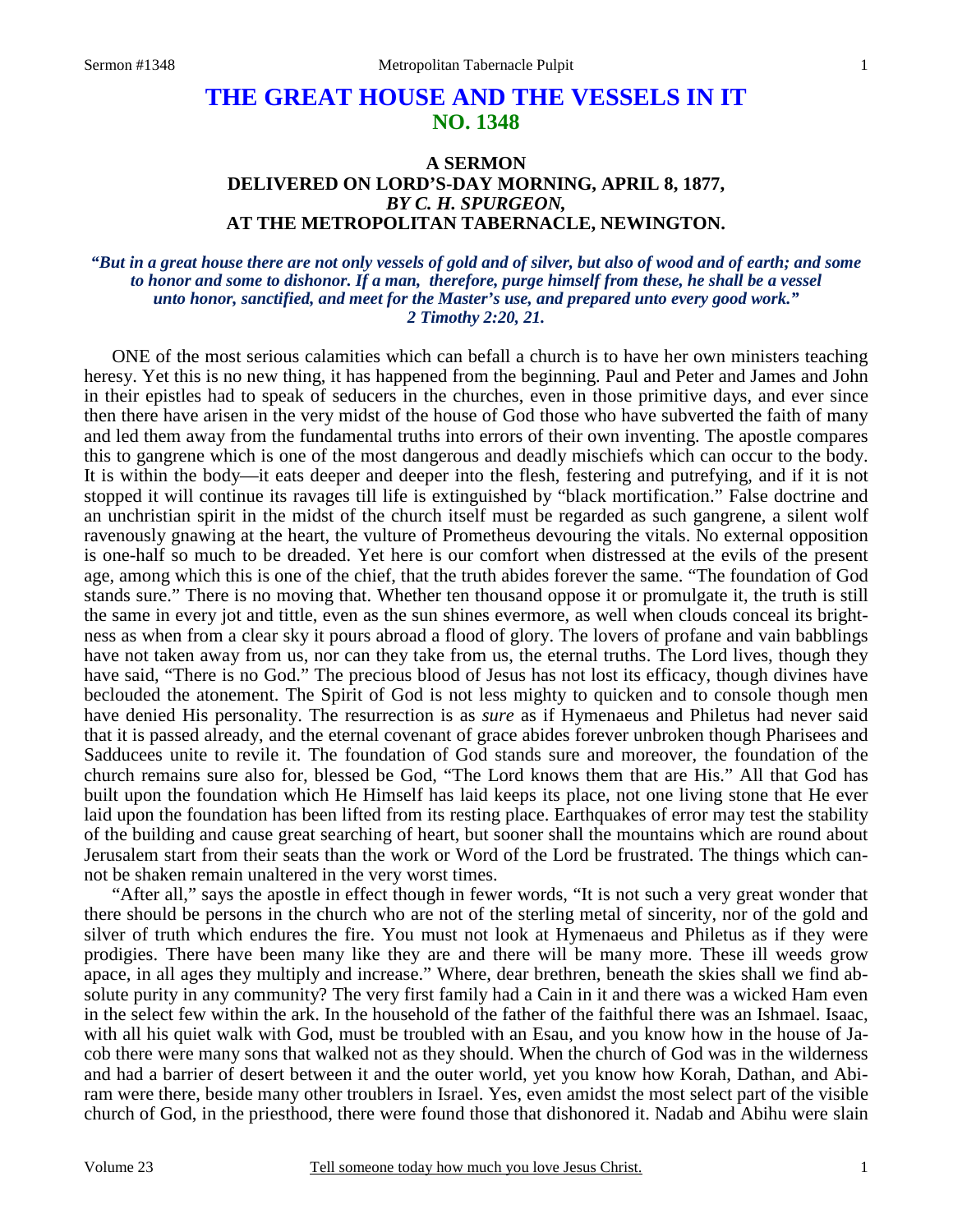with fire before the Lord and Hophni and Phineas died in battle because they had made themselves vile, though God's anointed priests. Even when our divine Master had formed for Himself—

## *"A little garden, walled around,*

#### *Chosen, and made peculiar ground,"*

in which there were but twelve choice trees, yet one of them bore evil fruit. "I have chosen you twelve and one of you is a devil." In the great field which Christ has sown, tares will spring up among the wheat, for the enemy takes pains to sow them. Neither is it possible for us to root them up. In the king's garden, briars will grow, thorns also and thistles will the most sacred soil yield us. Even the lilies of Christ grow among thorns. You cannot keep the best of churches altogether pure, for though the Lord Himself has prepared a vineyard and make a winepress and built a wall about it, yet the foxes come and spoil the vines. And though our great Lord has an orchard which yields rare fruit, yet when He comes to visit it, He finds a barren fig tree, dug about and fed, it is true, but still barren. Look to Christ's fold on earth and behold, there are wolves in sheep's clothing there. Look to the net which His servants draw to shore and there are both good and bad fish in it. Yes, lift your eyes to the skies and though there are myriads of stars, yet you shall mark wandering stars among them—and meteors which are and are not and are quenched in the blackness of darkness forever. Until we shall come to the heaven of the Most High, we must expect to find chaff mixed with the wheat, dross with the gold, goats with the sheep, and dead flies in the ointment. Only let us see to it that we are not of that ill character, but be precious in the sight of the Lord.

Coming to the text, the apostle suggests the encouragement I have already given, under a certain metaphor. He says that in a great house there will naturally be varieties of furniture and there will be vessels and utensils of many kinds. Some of them will be of wood and of earthenware, for meaner purposes, but others of gold and silver, for state occasions, when the honor and glory of the great proprietor are to be displayed. There are vessels of precious metal in a great house and these are its honor, decking the tables on high festivals when the Master is at home. But there are others of baser stuff kept in the background, never displayed at times of rejoicing, but meant for common drudgery. There are cups and flagons of solid silver prized as perpetual heirlooms of the family which are carefully preserved. And there are plates and pots which are soon worn out and are only of temporary use, many sets of them being broken up in the lifetime of a family. The like is true in the church of God which being in the world has its common side and its common vessels, but being also a heavenly house, has its nobler furniture, far more precious than gold which perishes though it is tried with fire.

For our instruction, may the Holy Spirit help us while we look, first, at *the great house*. Secondly, at *the meaner vessels,* peeping into the kitchen. Thirdly, at the *nobler vessels,* going into the china cabinet to look at the silver and gold. And then, fourthly, before we leave the house, let us ask for an interview with the *Master Himself*.

**I.** First, let us consider THE GREAT HOUSE. The apostle compares the church to a great house. We feel sure he is not speaking of the world. It did not occur to him to speak about the world and it would have been altogether superfluous to tell us that in the world there are all sorts of people—everybody knows that. The church is a great house *belonging to a great personage,* for the church is the house of God, according to the promise, "I will dwell in them and walk in them." The church is the temple in which the Lord is worshipped, the palace in which He rules. It is His castle and place of defense for His truth. It is the armory out of which He supplies His people with weapons. The church is God's mansion in which He abides, "This is My rest forever. Here will I dwell for I have desired it." There it is that He rests in His love and in infinite condescension, manifests Himself as He does not unto the world. King Solomon built a house for himself in the forest of Lebanon and behold, the Lord has of living stones built for Himself a far more glorious house where He may abide. It is a great house because it is the house of the great God. Who can be so great as He?

It is a great house because *planned and designed upon a great scale*. I fear that some who live in the house have no idea how great it is. They have a very faint notion of its length and breadth. The great thoughts of God are far beyond their most elevated conception, so that He might say to them as He has said to others, "My thoughts are not your thoughts, neither are My ways your ways, says the Lord." The palace of the King of kings is "exceedingly magnificent," and for spaciousness far excels all the abodes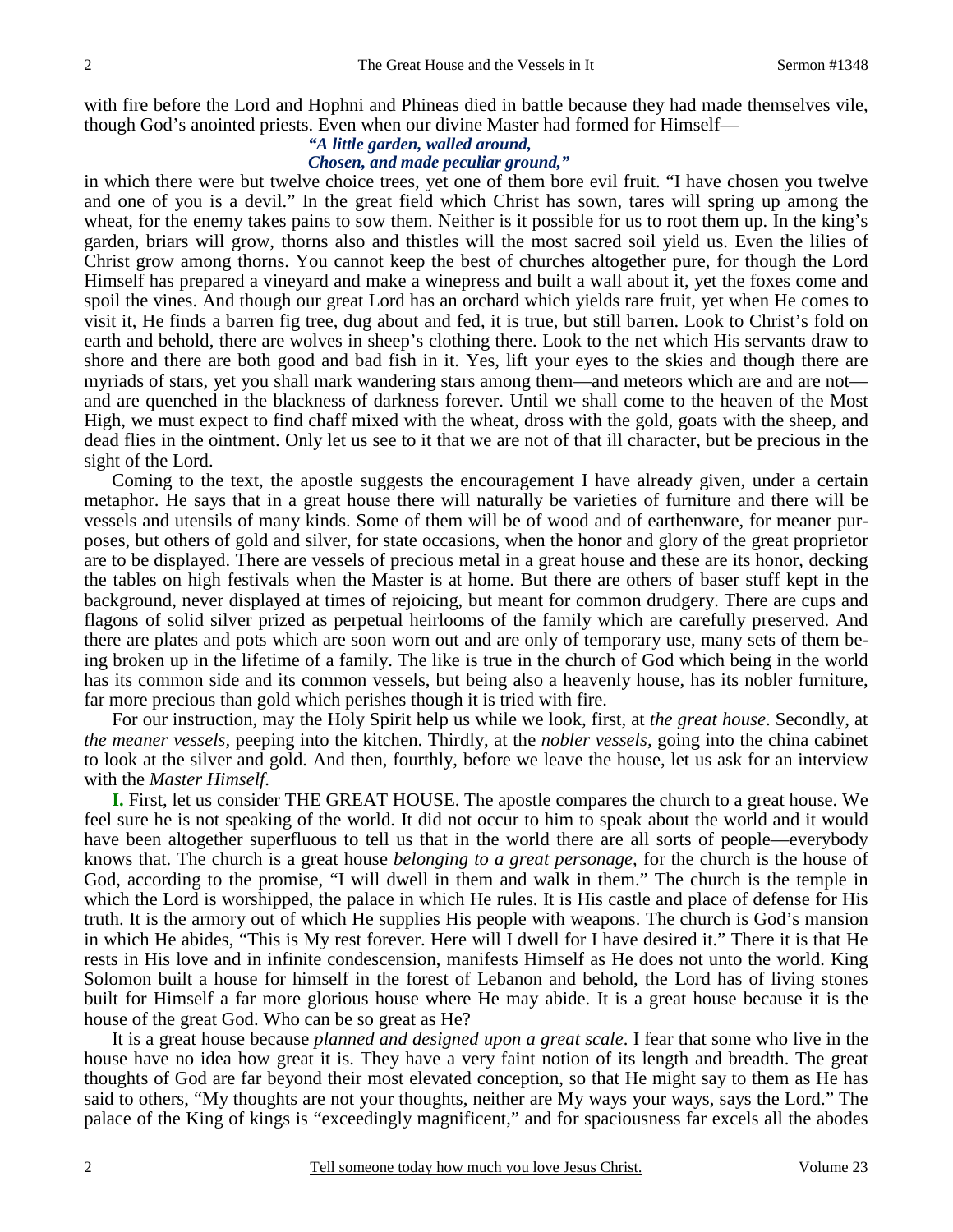of earthly princes. We read of the golden palace of Nero, that it reached from hill to hill and enclosed lakes and streams and gardens beneath its wondrous roof. But behold, the Lord has stretched the line of His electing grace over nations and kindreds even to the ends of the earth. His house takes in a mighty sweep of humanity. Many are the rooms in the house and there are dwellers in one room who have never yet seen any part of the great house, but the little chamber in which they were born, never walked through the marvelous corridors or moved in the vast halls which God has built with cedar pillars and cedar beams and carved work of heavenly workmanship. Some good men hardly care to see the long rows of polished columns, quarried by grace from the rough mass of nature, which now shine resplendent as monuments of divine love and wisdom. Colossal is the plan of the Eternal—the church of God is worthy of the infinite mind. Angels and principalities delight to study the stupendous plan and well they may—as the great Architect unrolls His drawings, piece by piece, to let them see the various sections of the complete design, they are struck with admiration and exclaim, "Oh the riches of the wisdom and the knowledge of God." The church is no narrow cottage wherein a few may luxuriate in bigotry, but it is a great house, worthy of the infinite heart of Jehovah, worthy of the blood of Jesus, the incarnate God, and worthy of the power of the ever-blessed Spirit.

It is a great house because *it has been erected at great cost and with great labor*. The cost of this mansion who can tell? It is a price beyond price, for God has given His only-begotten Son—He had but one and heaven could not match Him—that He might redeem unto Himself a people who should be His dwelling place forever. Solomon's temple, now that they have laid bare a part of the foundations, even though it is in utter ruin, astonishes all beholders as they mark the enormous size and accurate adjustment of the stones—what must it have been in its glory? What cost was lavished on that glorious house. But think of the labor and the skill, the divine art and engineering with which Jehovah has hewn out of the rock of sinful nature the stones with which He builds up His spiritual house. What energy has the Holy Spirit displayed! What resurrection power! Harder than any granite we were by nature, yet has He cut us away from the rock of which we formed a part and fashioned and squared us—and made us to be built together for a habitation of God through the Spirit. Tell it to the praise of the glory of His grace, that the Lord's omnipotent power and boundless wealth of love are revealed in His church. When our eyes shall see the church of God at last, in all her beauty descending out of heaven from God, having the glory of God and her light like unto a stone most precious, even like unto a jasper stone—when we shall see that the length and the breadth and the height of it are equal—when we shall see its deep foundations laid in the eternal purpose and its walls built up with lofty pinnacles of glory, high as the divine person of her Lord. And when we shall mark its wondrous compass, broad enough to hold the glory and honor of the nations—then shall we shout for joy as we behold the riches and the power and the splendor of the great King of kings, who has built for Himself this great house.

It is a great house, again, because *its household arrangements are conducted on a great scale*. You know how country people, when there is some rich lord living in the village, speak always of his mansion as "the great house." It is the great house for which those bullocks are being fattened and those sheep and lambs will be consumed at the great house, for there are many in the family and none are allowed to want. Solomon kept a great house. When you read the account of the daily provision for his table, you see that it was a great house indeed—a vast and truly royal establishment. Yes, but neither for quality nor quantity could Solomon's palace match the great house of God in its plenty. Speak of fine flour—behold, He has given us angels' food. Speak of royal dainties—behold, the Lord has given us fat things full of marrow, wines on the lees well-refined. What a perpetual feast does the Lord Jesus keep up for all His followers. If any of them hunger, it is not because their rations are stinted. If there are any complaining, it is not because the Master's oxen and fatlings are not freely provided. Ah, no, to every man there is a good piece of meat and a flagon of wine dealt out, even as David dealt it out in the day when he removed the ark unto the hill of Zion. Glory be to God. He has said, "Eat, O friends. Drink, yes, drink abundantly, O beloved." In this mountain shall the hand of the Lord rest and He will make unto all nations a feast of fat things. Behold, His oxen and fatlings are killed, all things are ready. It is a great house, where great sinners are fed on great dainties and filled with the great goodness of the Lord.

It is a great house for the *number of its inhabitants*. How many have lived beneath that roof tree for ages. "Lord," they say like a great host, "You have been our dwelling place throughout all generations." God is the home of His people and His church is the home of God, and what multitudes are dwelling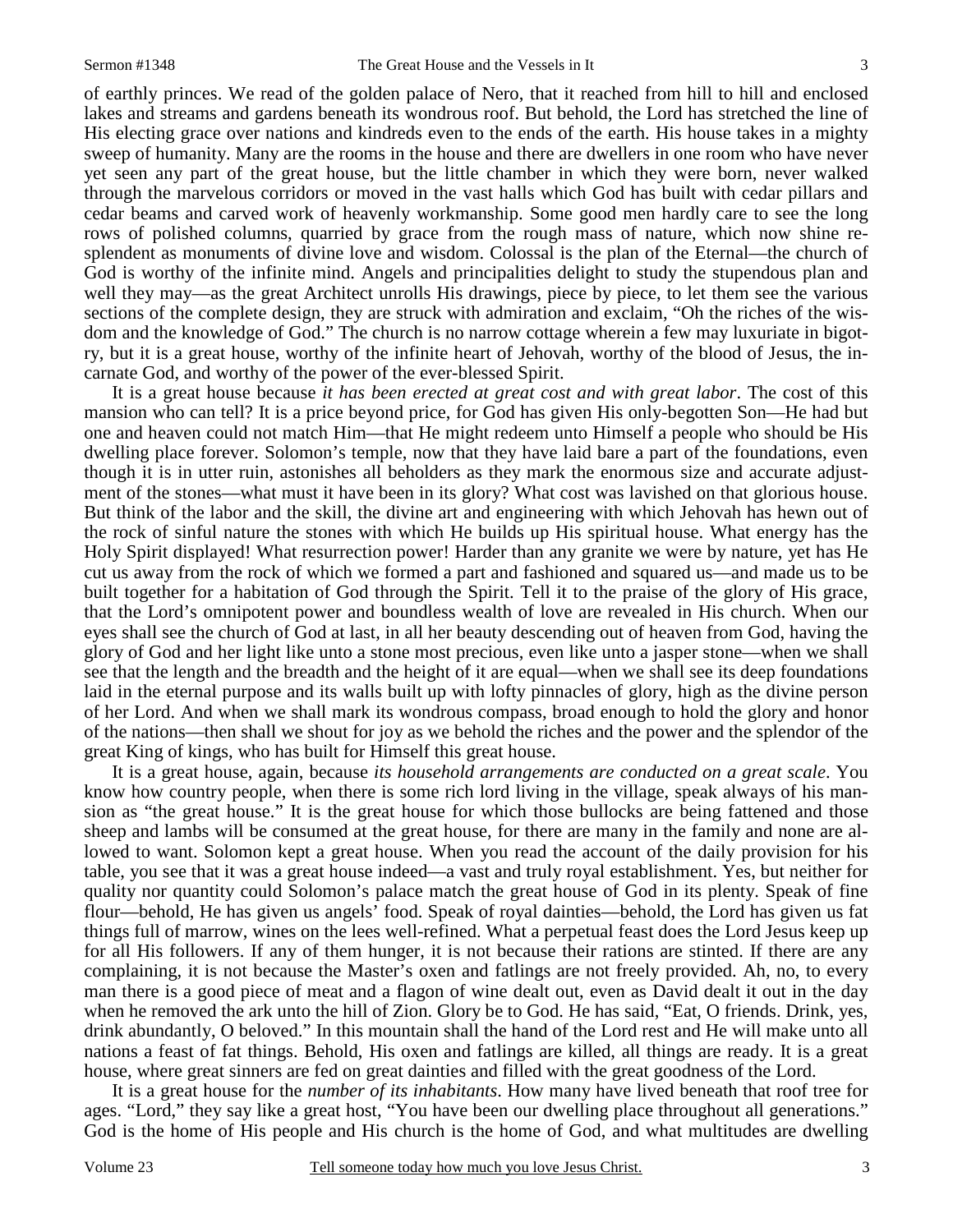there now. Not only the companies that we know of, with whom it is our delight to meet for solemn worship, but all over the world the Lord has a people who dwell in the midst of His church. And though men have disfigured their Master's house by chalking up odd signs over some of the rooms and calling them by other names than those of the owner, yet the Lord's people are all one church and to whatever part or party they may seem to belong, if Christ is in them they belong to Him of whom the whole family in heaven and earth is named and they make up but one spiritual house. What a swarm there is of the Lord's children and yet not one of the family remains unfed. The church is a great house wherein thousands dwell, yes, a number that no man can number.

Once more, it is a great house *because of its importance*. People speak of "the great house" in our remote counties because to the whole neighborhood it bears a special relationship, being connected with some of its most vital interests—county politics and police—dignity and wealth find their center at "the great house." The church is a great house because it is God's hospice where He distributes bread and wine to refresh the weary and entertains wayfarers that otherwise had been lost in the storm. It is God's hospital into which He takes the sick and there He nourishes them till they renew their youth like the eagle's. It is God's great *lighthouse* with its lantern flashing forth a directing ray so that wanderers far away may be directed to the haven of peace. "Out of Zion, the perfection of beauty, God has shined." It is the seat of God's magistracy, for there are set thrones of judgment, the thrones of the house of David. Behold, the Lord has set His King upon His holy hill of Zion and therefore shall the power of His scepter go forth to the ends of the earth. The great house of the church is the university for teaching all nations, the library wherein the sacred oracles are preserved, the treasury wherein the truth is deposited, and the registry of new-born heirs of heaven. It is important to heaven as well as to earth, for its topmost towers reach into glory and there is in it a ladder, the foot of which does rest on earth, but the top thereof does reach to heaven—up and down which the angels come and go continually. Said I not well that the apostle had wisely chosen the figure when he called the church a great house?

**II.** We will now go inside the great house and we at once observe that it is well furnished. Our text, however, invites us to note that it contains a number of MEANER VESSELS, articles of the coarser kind for ordinary and common uses. Here are plates and buckets of wood and pitchers and pots and various vessels of coarse pottery. Some have thought that this figure of vessels to dishonor relates to Christians of a lower grade, persons of small grace, and of less sanctified conversation. Now, although believers may from some points of view be comparable to earthen vessels, yet I dare not look upon any child of God, however low in grace, as a vessel to dishonor. Moreover, the word, *"these,"* refers to the earthen and wooden vessels and surely they cannot represent saints or we should never be told to purge ourselves from them. If a man is God's child, into whatever state and condition he may fall, it is our business to look after him and endeavor to restore him, remembering ourselves also lest we also be tempted. But it cannot be right to purge ourselves from even the least of our believing brethren. Besides, that is not the run of the chapter at all. The real meaning is that in the church of God there are unworthy persons serving inferior and temporary purposes, who are *vessels to dishonor*. They are in the church, but they are like vessels of wood and vessels of earth, they are not the treasure of the mansion, they are not brought out on state occasions, and are not set much store by, for they are not "precious in the sight of the Lord." The apostle does not tell us how they came there, for it was not his intent to do so and no parable or metaphor could teach everything. Neither will I stay to describe how some professors have come into the church of God—some by distinct falsehood and by making professions which they knew were untrue—others through ignorance and others again by being self-deceived and carried away with excitement. The parable does not say how they got there, but they are there, and yet they are only vessels of wood and vessels of earth. It is no credit to them that they are where they are, for they are not vessels to honor, though in an honorable place. It is no honor to any man to be a member of a Christian church if he is in himself intrinsically worthless though they make a minister of him or elect him deacon. It is no honor to him to be in office if the metal he is made of does not fit him for so honorable a purpose. He is an intruder in an honorable position and it is a dishonor to him to be where he is. It is no honor to a weed to grow in the best part of the garden, no honor to a barren fig tree to cumber the finest ground in the vineyard. Ah, dear friend, if you are in the church of God, but not truly one of the Lord's people, it is a dishonorable thing of you to have come there and it is equally dishonorable for you to remain there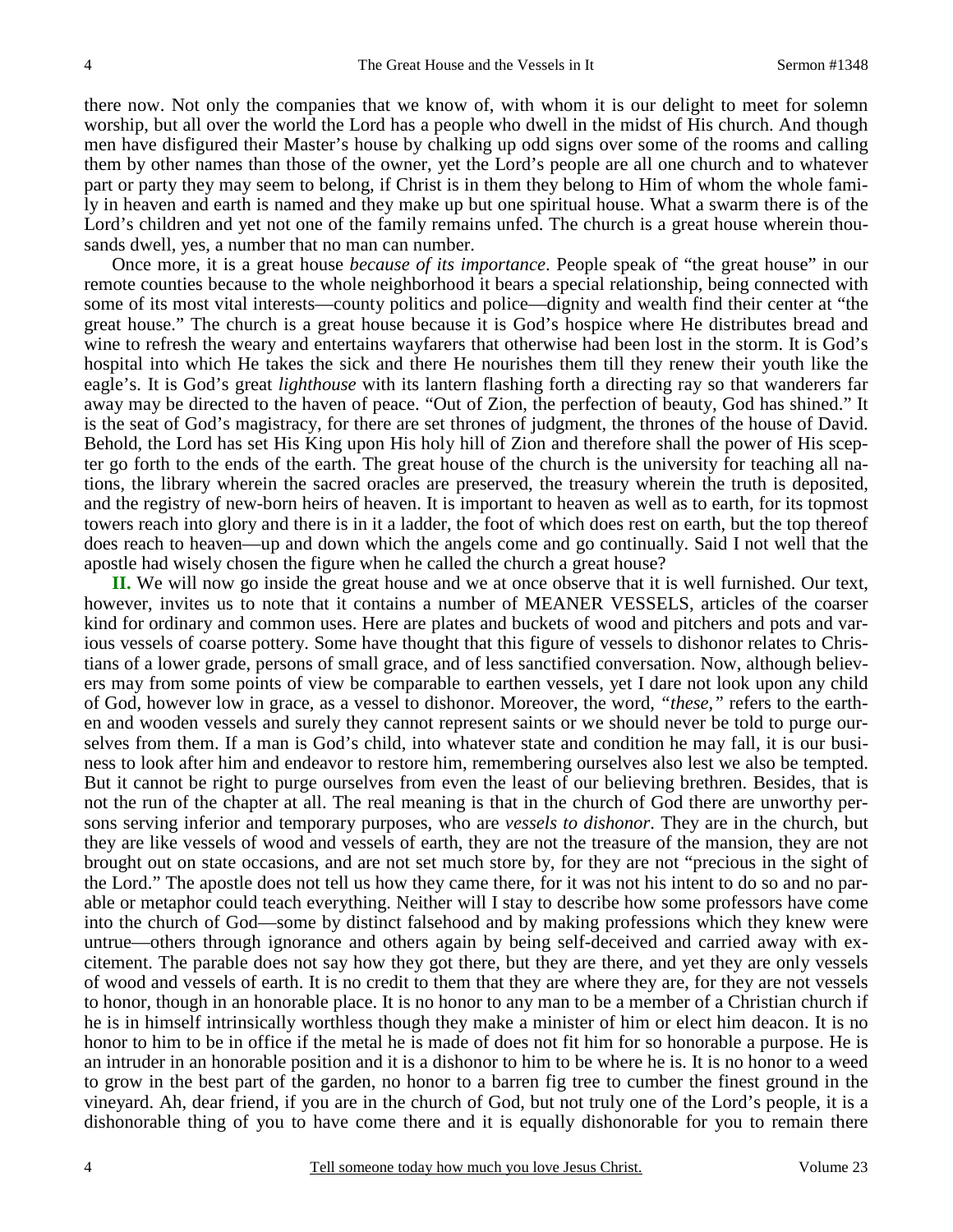without fulfilling that great requisite which is demanded of everyone who names the name of Jesus that he depart from all iniquity.

The vessels in the great house are, however, *of some use,* even though they are made of wood and earth, and so there are persons in the church of God whom the Lord Jesus will not own as His treasure, but He, nevertheless, turns them to some temporary purpose. Some are useful as the scaffold to a house, or the dogshores to a ship, or the hedges to a field. I believe that some unworthy members of the church are useful in the way of watch dogs to keep others awake, or knives to let blood, or burdens to try strength. Some quarrelsome members of the church help to scour the other vessels lest they should rust through being peaceful. The church is made up of men who are yet in the body and it has to deal with the outside world, and sometimes the worldly men who are in her serve some purpose in connection with this, her lowest need. Judas made a good treasurer, for his economy saved more than he stole. Joab was a good warrior for David, though he was by no means a saint. False professors do not make the gospel untrue and sometimes, when they have spoken it, God has blessed it. You may see, if you go down the Kennington Park road today, a row of young trees planted by the road—how are they kept up while yet they are slender? Why, small posts of dead timber hold them up. And even so, a dead Sunday school teacher may yet be useful to a genuine Christian child and a dead deacon may be the financial support of a living church. Ay, and there are dead preachers, too, who nevertheless serve to fill up a space, but what vessels to dishonor they are. It is a dreadful thing, however, for those who are like the posts I just now mentioned, because the quicker the young tree grows, the sooner will the post be taken away, being no participant in the life which it helped to support. You see, then, that the base professors who get into the church are turned to some account by our great Master. The servants of the great house can use the wooden ware and the earthenware for a while for rough everyday purposes, even as mere formalists can be employed in some scullery work or another.

There is one thing noticeable, namely, the wooden and earthen vessels are *not for the Master's use*. When He holds high festival, His cups are all of precious metal. "All King Solomon's drinking vessels were of gold." Would you have the King of kings set an earthen pot upon His royal table? Shall the guests at His table eat from wooden bowls? So false professors are only useful to the servants, not to the Master—they serve base purposes and are not to be seen on those great days when He manifests His glory. The Great Master overrules all things, being the Master of the servants and so far as that which answers the purpose of His servants, is serviceable to Him, but personally, between the King at His table and the wooden vessel, there is no congruity—it would be an insult to hand Him wine in any but a sumptuous cup of precious metal or to bring Him butter in any but a lordly dish. How sad it is that many Christians are useful to the church in various ways, but as for personal service rendered to the Lord Jesus Christ Himself, they have no share whatever and never can have till grace changes them from wood to silver, or from earth to gold.

Note that in these vessels of which the apostle speaks *the substance is base*. They are wood, or they are earth, nothing more. So are we all by nature of base material and grace must make us into silver or into golden vessels or the Master cannot Himself use us, nor can our use in the church ever be to honor. The wooden vessels in the church are very easily hacked and carved and spoiled—if a man is inclined to mischief, he can put his knife in them and can cut great notches in them, ruin their character and render them worthless. Cunning teachers can soon take away from merely nominal Christians what they professed to believe, for they are very readily cut and hacked by those who play at such games. As for the earthen vessels, how soon they are broken. Outside of any great house there are the remains of many broken pots which fell to the ground and went to pieces, and I am sorry to say, we also can find enough of such relics to sadden us all. There were some in this house once who were comely to look upon, but there came a temptation and brushed them from the table and they were shattered in a moment. Others of precious metal have endured far more shocks and tests of a severer kind, but those being only of earth were broken at once. Heaps of crockery accumulate outside every great house and certainly outside the great house of Christ.

These vessels unto dishonor, though turned to some account, *require a great deal of care on the part of the servants.* When our forefathers used to eat from wooden trenchers, the time the good wives used to spend in scalding and cleaning them to keep them at all sweet to eat upon was something terrible. And there are members of the church who take a world of time from pastors and elders to keep them at all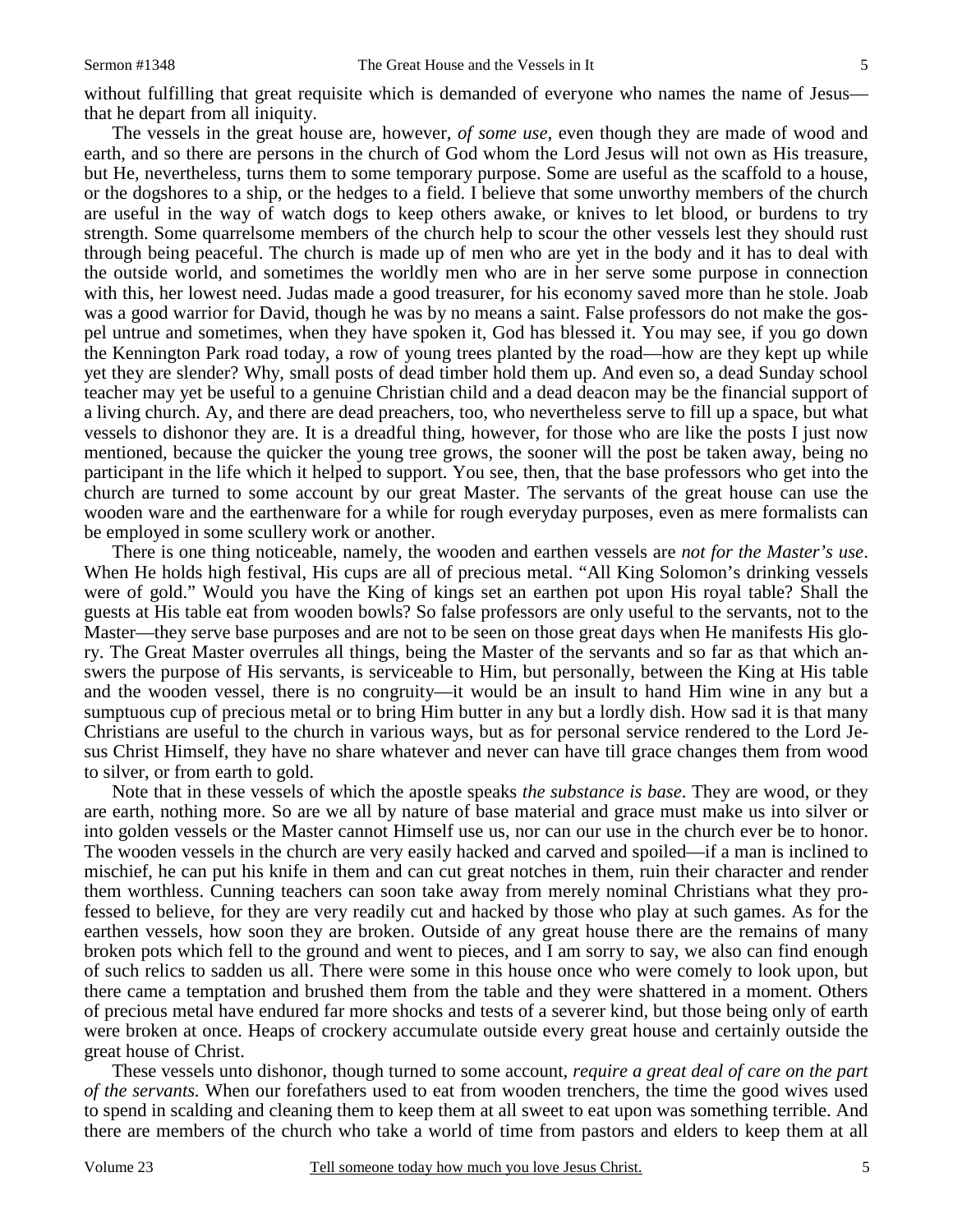decent—we are continually trying to set them right or keep them right in the common relationships of life. There are quarrels in their families which must be settled lest they become scandals and these occupy the careful thought of their fellow Christians who have to watch for their good. Or they get lax in their doctrines, or foolish in their habits, or loose in their business transactions, and we have to be scouring and cleaning them times without number. Certain sorts of earthen vessels you have to be very particular in handling. Like egg-shell china, you may hardly look at them. Thank God I have not many in this church, perhaps none of that sort as far as my handling is concerned, but other people's touches, though quite as wise, are not so welcome. Certain earthen vessels get dreadfully chipped unless they have dainty handling. If a brother does not take his hat off to them in very lowly style and behave very reverently, they are ready to take offense. They feel themselves hurt and slighted when no such thing was intended. They stand upon their dignity and expect the fullest recognition of it. These are real earthen pots, very apt to be chipped, perhaps a little cracked already and needing a great deal of care and trouble on the part of the Lord's servants, lest they should go to pieces and spill everything that is put into them.

There are such in all great houses and in the Master's great house there are, I fear, not a few. They are useful up to a certain point, but they bring no honor to the house, because there are plenty as good as they in other houses, every cottage can have common earthen pitchers in it. They are vessels in which is no pleasure. They are not peculiar or precious. Nobody ever sounds abroad the Master's fame because He has so many thousands of wooden bowls or earthen pots. No, the king's honor comes from the plate—the gold and silver vessels, the peculiar treasure of kings. People speak about these rich goods and say, "You should see the sideboards loaded down with the massive services of gold and silver. You should see how the tables groan beneath the splendor of the royal feast when the king brings forth his treasures." True Christians are the glory of Christ, but false professors at their very best are unto dishonor. Better the smallest silver vessel than the largest earthen one. Better the least of all the saints than the greatest of vain professors. So much upon the vessels of dishonor.

**III.** We are now going into the treasury, or plate room, and will think of THE NOBLER VESSELS. These are, first of all, *of solid metal*—vessels of silver and vessels of gold. They are not all equally valuable, but they are all precious. Here is weight for you—here is something that is worth treasuring something which will last for ages and at any time will endure the fire. Now, in real Christians, those who really love the Lord, there is something substantial and weighty, and when you get hold of them, you know the difference between them and the wooden professor. Even those who do not like them strange taste that which does not appreciate silver and gold—are nevertheless compelled to say, "That is a genuine article, worth a great deal, weighty and substantial." Now, we shall none of us ever be vessels of silver and gold unless the Lord makes us so by divine grace. Vessels of earth are things of nature any potter can make them. Vessels of wood are common enough, the cooper soon produces a pail, but a vessel of silver or of gold is a rarer thing. It costs mining and searching, furnace work and fashioning, toil and skill. On each vessel unto honor, Jesus Himself has put His hand to mold and fashion it and to cause it to be "prepared unto glory." Did you ever hear how vessels come to be golden? Listen to this, and you shall know. One very dear to me has put the story into rhyme—

> *"'Oh that I were a cup, a golden cup Meet for the Master's use! Brimming and trembling with that draught of joy (The love of His beloved and purchased ones) Which fills His heart with gladness.' So spoke a poor, vile, broken, earthy thing, A worthless castaway. The Master heard and when He passed that way He stooped and touched it with His wounded hand— When lo! Its baseness vanished, and instead There stood a golden chalice wondrous fair, And overflowing with deep love for him. He raised it to His gracious lips, and quaffed 'The wine that makes glad the heart of God,' Then took the cup to heaven."*

6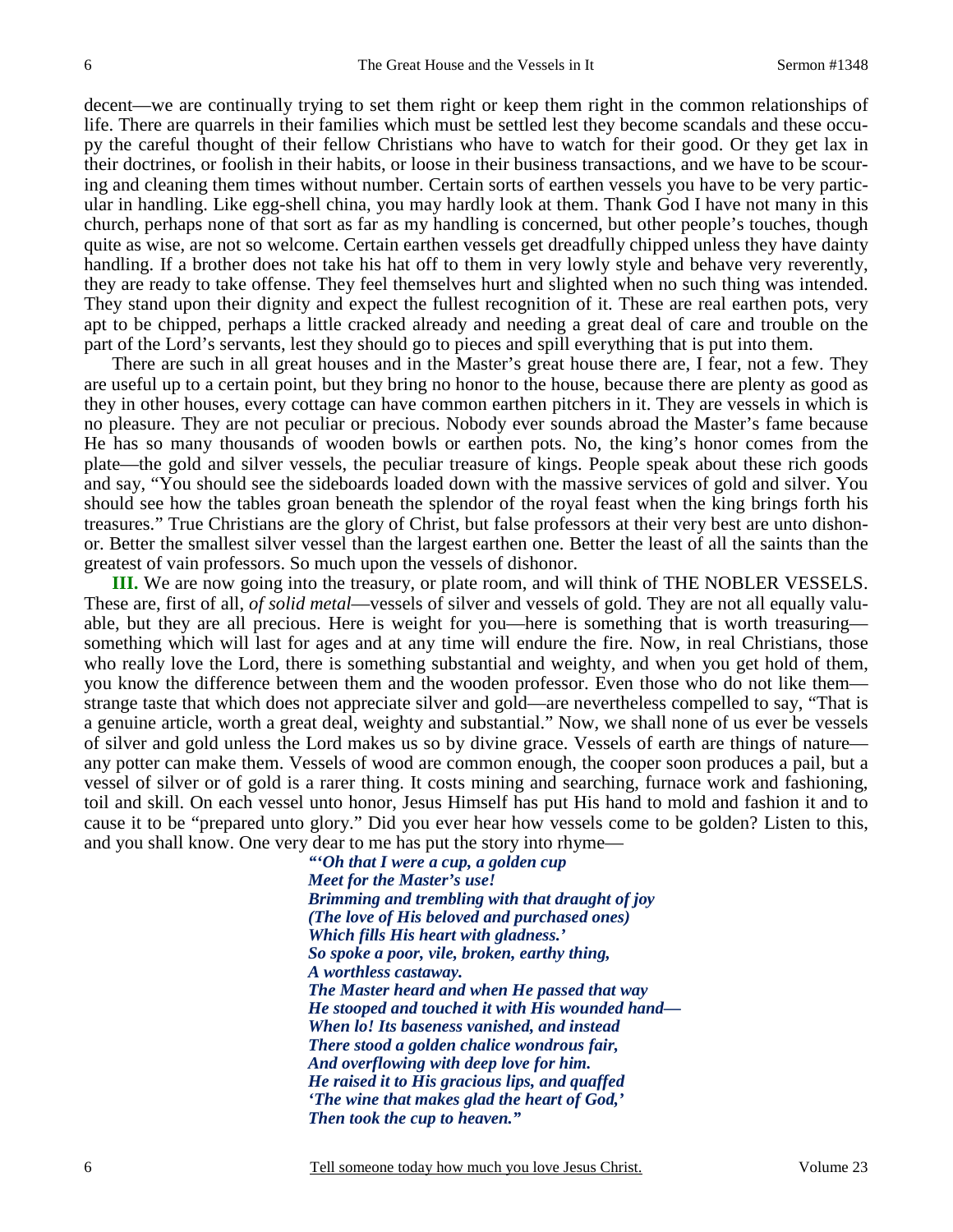7

 On the vessels of honor, you can see *the hallmark*. What is the hallmark which denotes the purity of the Lord's golden vessels? Well, He has only one stamp for everything. When He laid the foundation, what was the seal He put upon it? "The Lord knows them that are His, and let everyone that names the name of Christ depart from all iniquity." That was God's seal. That was the impress of the great King upon the foundation stone. Do we find it here? Yes, we do. "If a man, therefore, purge himself from these, he shall be a vessel unto honor." You see that the man who is the golden or silver vessel, departs from all iniquity and that is the token of his genuine character. The man who is truly the Lord's seeks to be cleansed, not only from the open sin of the world, but from the common sin of professing Christians. He labors to be purged from that which the wooden vessel and the earthen vessel would delight in. He wants to be pure within and without. He desires perfection. He labors daily to conquer every sin and strives with all his might to serve his Lord. He is not content to have a fair appearance, as wood and earth may have—he wishes to be solid, substantial metal, purged and purified to the utmost possible degree and fit for the highest purposes. Now, this seeking after purity is the hallmark of the King's vessels of gold and silver.

 Notice, however, that *they are purged,* for the Lord will not use filthy vessels be they what they may. He will only use those that are clean and He would have His true people purged, as I have said before, not only from gross sin, but from doctrinal error and from association with the perverse-minded. We are to be purged from Hymenaeus and Philetus and from the vain babblings of which the apostle has been speaking in the previous part of the chapter. I fear that Christian men do a great deal of mischief by their complicity with those who are teaching what is downright falsehood. If we are to serve the Lord in the matter of advancing His truth, we must be true to the truth ourselves, but if we join hand in hand with others and so form a confederacy when the very pillars of the temple are being pulled down by rude hands, it may be we shall be partakers of other men's sins. We must be clean-handed in this matter.

 And then notice that *these gold and silver vessels are reserved* as well as purged. They are made meet for the Master's use. Nobody is to drink out of them but the King Himself. This is the blessedness of the child of God when he comes to be what he should be, that he can sing as we did just now—

> *"I am Yours and Yours alone, This I gladly, fully own. And in all my works and ways, Only now would seek Your praise."*

As Joseph had a cup out of which he alone drank, so the Lord takes His people to be His peculiar treasure, vessels for His personal use. Brethren, I count it an honor to be useful to the meanest child of God, but I confess that the honor lies mainly in the fact that I am thereby serving the Master Himself. Oh, to be used by God! This is to answer the end of our being. If you can feel that *God* has used you, then may you rejoice indeed. There are some Christians whom the Lord cannot much use, because, first of all, they are not cleansed from selfishness. They have an eye to their own honor or aggrandizement. The Lord will not be in complicity with selfish aims. Some men are self-confident—there is too much of the "I" about them and our Master will not use them. He will have our weakness, but not our strength and if we are great somebodies, He will pass us by and take some little nobody and make use of him. The Lord cannot use other men because they are too apt to be proud. If He were to give them a little success, it would be dangerous to their Christian existence. Their poor brain would begin to swim and they would think the Lord could hardly do without them. Indeed, when they meet with a little encouragement they swell into such wonderful people that they expect everybody to fall down and worship them. God will not use them, neither will He set upon His table vessels which are in any way defiled. There must be purity and a man may work his heart out in the ministry or the Sunday school, but if he is practicing some secret sin he cannot prosper—it is not possible that God should honor him. There may be a measure of apparent success for a time and divine sovereignty may use the truth itself despite the man, but the man himself will not be useful to the Master. Littleness of grace and contentedness with that spiritual poverty also puts many a man aside. We must be full if God is to pour out of us to the thirsty. We must be full of His light if we are to illuminate the darkness of others. We cannot reveal to the world what the Lord has not revealed to us.

 Oh, for a holy character and holy communion with God. Then we shall be golden vessels fit for the Master's use and so, according to the text, we shall be *ready for every good work*—ready *for* the work